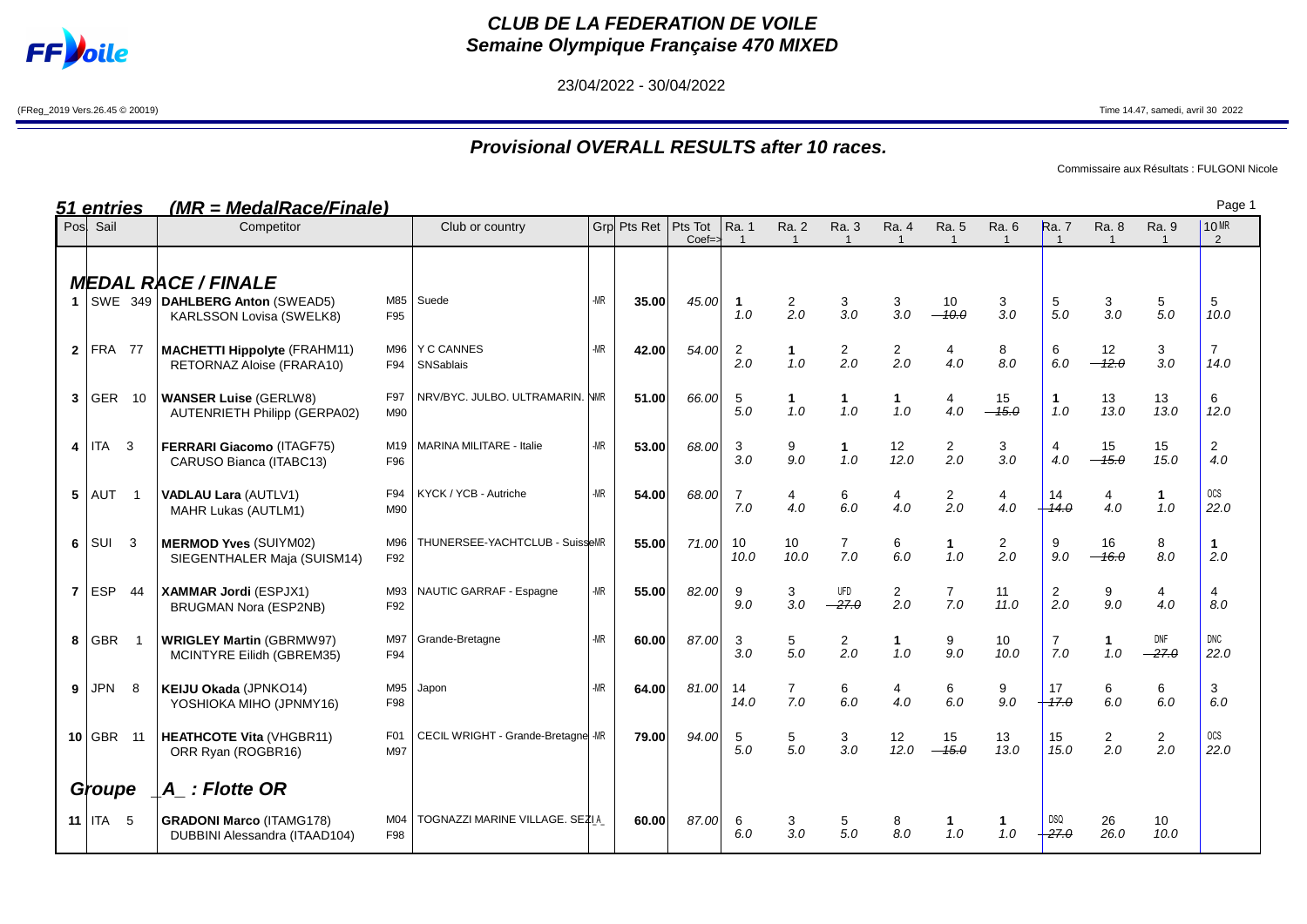## Semaine Olympique Française 470 MIXED Page 2

| Pos | Sail          |                | Competitor                                                            |                         | Club or country                  |   | Grp Pts Ret | Pts Tot<br>$Coef = \star$ | Ra. 1<br>$\overline{1}$   | Ra. 2<br>$\mathbf{1}$ | Ra. 3<br>$\mathbf{1}$ | Ra. 4<br>$\mathbf{1}$ | Ra. 5<br>$\mathbf{1}$ | Ra. 6<br>$\mathbf{1}$   | <b>Ra.</b> 7<br>$\overline{1}$ | Ra. 8<br>$\mathbf{1}$ | Ra. 9<br>$\mathbf{1}$   | 10 MR<br>$\overline{2}$ |
|-----|---------------|----------------|-----------------------------------------------------------------------|-------------------------|----------------------------------|---|-------------|---------------------------|---------------------------|-----------------------|-----------------------|-----------------------|-----------------------|-------------------------|--------------------------------|-----------------------|-------------------------|-------------------------|
|     | $12$ AUS      | 8              | <b>CHARLWOOD Chris (AUSCC20)</b><br>CATT Amelia (AUSAC38)             | M96<br>F93              | FSC/RYCT - Australie             | A | 60.00       | 78.00                     | $\overline{2}$<br>2.0     | 6<br>6.0              | 11<br>11.0            | 5<br>5.0              | 9<br>9.0              | 10<br>10.0              | 18<br>$-18.0$                  | 8<br>8.0              | 9<br>9.0                |                         |
|     | $13$ GER      | 20             | <b>DAHNKE THERES (GERTD14)</b><br>CIPRA MATTI (GERMC4)                | F98<br>M93              | PLAUER WASSERSPORTVEREIN-A       |   | 60.00       | 80.00                     | 9<br>9.0                  | 6<br>6.0              | 4<br>4.0              | 5<br>5.0              | 14<br>14.0            | 9<br>9.0                | 8<br>8.0                       | 5<br>5.0              | 20<br>$-20.0$           |                         |
|     | 14 FRA 72     |                | <b>PACAUD Matisse (FRAMP48)</b><br>DE GENNES Lucie (FRALD32)          | M01<br>F <sub>0</sub> 1 | <b>Y C CANNES</b><br>Y C CANNES  | A | 61.00       | 76.00                     | 8<br>8.0                  | 4<br>4.0              | 4<br>4.0              | 3<br>3.0              | 11<br>11.0            | 15<br>$-45.0$           | 10<br>10.0                     | 7<br>7.0              | 14<br>14.0              |                         |
|     | $15 \mid$ GER | 13             | <b>WINKEL Malte (GERMW22)</b><br>WINKEL Anastasiya (UKRAK17)          | M93<br>F93              | NRV / SYC - Allemagne            | A | 62.00       | 83.00                     | $\mathbf{1}$<br>1.0       | $\overline{c}$<br>2.0 | 8<br>8.0              | 11<br>11.0            | 12<br>12.0            | 6<br>6.0                | 11<br>11.0                     | 11<br>11.0            | 21<br>$-21.0$           |                         |
|     | $16$ ESP      | 8              | <b>BOVER MARIA (ESPMB38)</b><br><b>GARCIA PABLO</b>                   | F98<br>M <sub>0</sub>   | TEAM RCNPALMA - Espagne          | A | 72.00       | 95.00                     | $12 \overline{ }$<br>12.0 | 13<br>13.0            | 10<br>10.0            | 6<br>6.0              | 3<br>3.0              | 8<br>8.0                | 13<br>13.0                     | 23<br>$-23.0$         | $\overline{7}$<br>7.0   |                         |
|     | $17$ GRE      | - 77           | <b>PAPOUTSOGLOU Vasilis (GREVP3)</b><br>KLONARIDOU Rafailina (GRERK2) | M93<br>F94              | NAUTICAL CLUB PALAION FALIRO A   |   | 74.00       | 97.00                     | 23<br>$-23.0$             | 8<br>8.0              | 8<br>8.0              | 15<br>15.0            | 10<br>10.0            | 4<br>4.0                | 3<br>3.0                       | 14<br>14.0            | 12<br>12.0              |                         |
|     | $18$ AUS      | 5              | <b>JERWOOD Nia (AUSNJ5)</b><br>NICHOLAS Conor (AUSCN6)                | F98<br>M98              | FREMANTLE SAILING CLUB - Austr A |   | 84.00       | 109.00                    | 10<br>10.0                | 11<br>11.0            | $\overline{7}$<br>7.0 | 9<br>9.0              | 13<br>13.0            | 5<br>5.0                | 19<br>19.0                     | 10<br>10.0            | 25<br>$-25.0$           |                         |
|     | 19   ITA 75   |                | <b>TOTIS Andrew (ITAAT65)</b><br>LINUSSI Alice (ITAAL85)              | M98<br>F <sub>0</sub>   | LNI MANDELLO SVBG - Italie       | A | 94.00       | 118.00                    | 12<br>12.0                | 15<br>15.0            | 11<br>11.0            | $\overline{7}$<br>7.0 | 3<br>3.0              | 6<br>6.0                | 24<br>$+24.0$                  | 24<br>24.0            | 16<br>16.0              |                         |
|     | $20$ SWE      | 34             | <b>BERGSTROM Olivia (SWEOB6)</b><br>CHRISTENSSON Hugo (SWEHC5)        | F96<br>M99              | GKSS/KSSS - Suede                | A | 99.00       | 123.00                    | 8<br>8.0                  | $\overline{7}$<br>7.0 | 10<br>10.0            | 10<br>10.0            | 19<br>19.0            | 5<br>5.0                | 23<br>23.0                     | 17<br>17.0            | 24<br>$-24.0$           |                         |
|     | 21   ITA 6    |                | <b>BERTA Elena (ITAEB35)</b><br>IZZO Jacopo (ITAJI1)                  | F92<br>M96              | CENTRO SPORTIVO AERONAUTICA      |   | 103.00      | 122.00                    | 13<br>13.0                | 10<br>10.0            | 9<br>9.0              | 10<br>10.0            | 11<br>11.0            | 16<br>16.0              | 16<br>16.0                     | 18<br>18.0            | 19<br>$-19.0$           |                         |
|     | 22 SUI        | -5             | FAHRNI Linda (SUIFL2)<br>SCHUPBACH Cyril (SUICS17)                    | F93<br>M97              | THUNERSEE YACHTCLUB - Suisse A   |   | 107.00      | 132.00                    | 19<br>19.0                | 14<br>14.0            | 13<br>13.0            | 13<br>13.0            | 8<br>8.0              | $\mathbf 1$<br>1.0      | 25<br>$-25.0$                  | 22<br>22.0            | 17 <sub>2</sub><br>17.0 |                         |
|     | $23$ POR      | 21             | <b>COSTA Diogo (PORDC11)</b><br>JOAO Carolina (PORCJ1)                | M97<br>F97              | Portugal                         | A | 109.00      | 136.00                    | 15<br>15.0                | 9<br>9.0              | 9<br>9.0              | 18<br>18.0            | 5<br>5.0              | UFD<br>$-27.0$          | 22<br>22.0                     | 20<br>20.0            | 11<br>11.0              |                         |
|     | $24$ BRA 11   |                | <b>DUQUE Juliana (BRAJD35)</b><br><b>MARTINS Rafael (BRARM35)</b>     | F95<br>M81              | YCB/CBVELA/MARINHA DO BRASI A    |   | 110.00      | 133.00                    | 6<br>6.0                  | 12<br>12.0            | 17<br>17.0            | 8<br>8.0              | 19<br>19.0            | 17<br>17.0              | 12<br>12.0                     | 19<br>19.0            | 23<br>$-23.0$           |                         |
|     | $25$ FRA 91   |                | LE CLECH Hugo (FRAHL19)<br>COLOMBE Julia (FRACJ16)                    | M00<br>F97              | S R TERENEZ                      | A | 112.00      | 134.00                    | 11<br>11.0                | 8<br>8.0              | 5<br>5.0              | $\overline{7}$<br>7.0 | 21<br>21.0            | 19<br>19.0              | 20<br>20.0                     | 21<br>21.0            | 22<br>$-22.0$           |                         |
|     | $26$ ARG      | $\overline{1}$ | TAVELLA Maria Belén (ARGMT6)<br>RENNA Francisco (ARGFR1)              | F90<br>M90              | <b>ENARD - Argentine</b>         | A | 123.00      | 148.00                    | 16<br>16.0                | 24<br>24.0            | 15<br>15.0            | 19<br>19.0            | 8<br>$8.0\,$          | $\overline{a}$<br>2.0   | 21<br>21.0                     | 25<br>$-25.0$         | 18<br>18.0              |                         |
|     | Groupe        |                | <b>B_: Flotte ARGENT</b>                                              |                         |                                  |   |             |                           |                           |                       |                       |                       |                       |                         |                                |                       |                         |                         |
|     | 27 JPN 46     |                | TAKAYAMA Daichi (JPNDTI¼')<br>MORITA Fuyuka (JPNFM6)                  | M98                     | YAMAHAÀ€SAILINGÀ€TEAM€RR B       |   | 70.00       | 97.00                     | 4<br>4.0                  | 11<br>11.0            | UFD<br>$-27.0$        | 20<br>20.0            | 20<br>20.0            | $\overline{7}$<br>$7.0$ | 2<br>2.0                       | 3<br>3.0              | 3<br>$3.0\,$            |                         |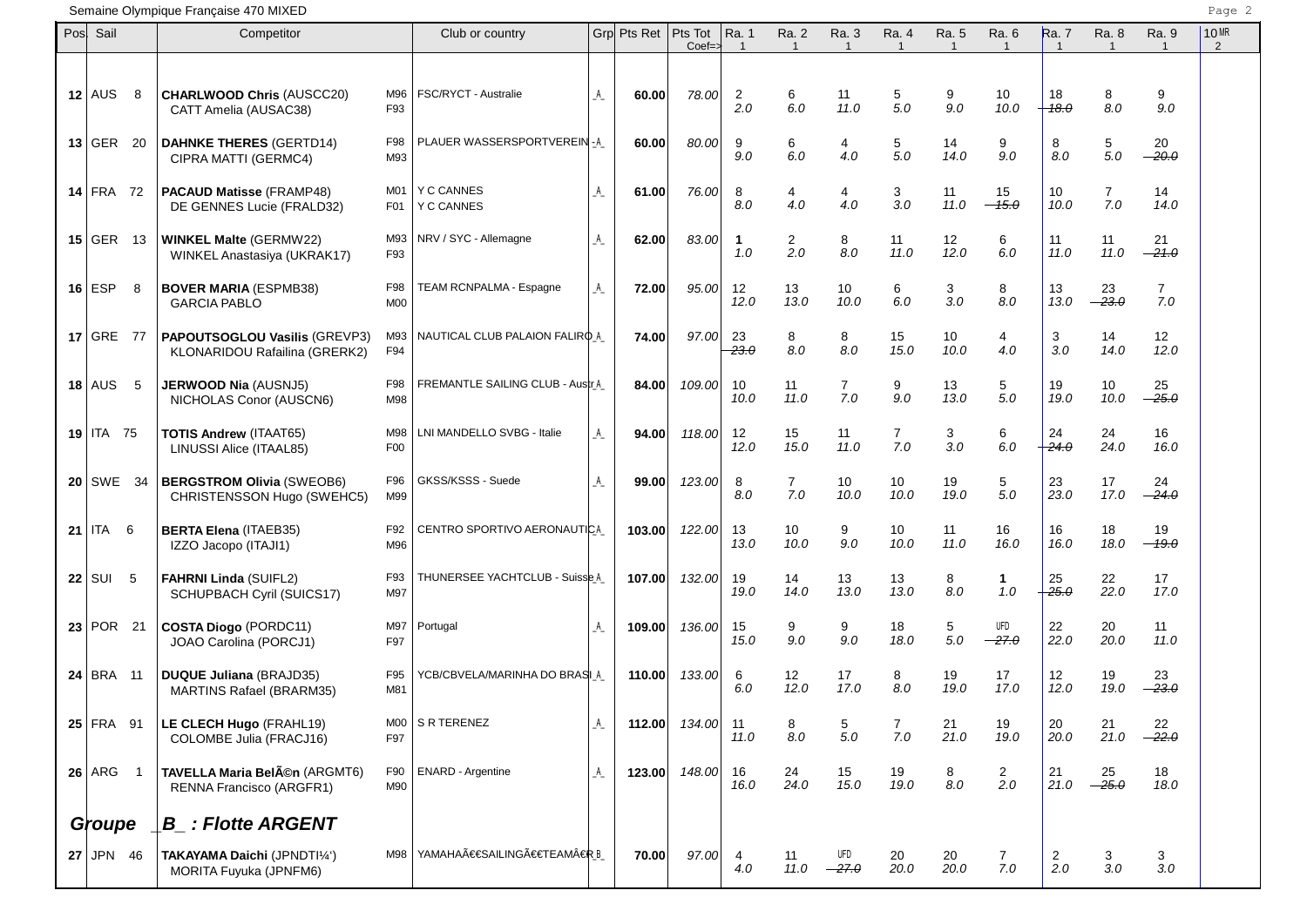## Semaine Olympique Française 470 MIXED Page 3

| Posl | Sail            |     | Competitor                                                               |                        | Club or country                         |         | Grp Pts Ret | Pts Tot<br>$Coef \Rightarrow$ | Ra. 1<br>$\overline{1}$ | Ra. 2<br>-1   | Ra. 3<br>$\overline{1}$ | Ra. 4<br>$\overline{1}$ | Ra. 5         | Ra. 6<br>$\overline{1}$ | Ra. 7<br>$\overline{1}$ | Ra. 8                 | Ra. 9<br>$\overline{1}$ | 10 MR<br>2 |
|------|-----------------|-----|--------------------------------------------------------------------------|------------------------|-----------------------------------------|---------|-------------|-------------------------------|-------------------------|---------------|-------------------------|-------------------------|---------------|-------------------------|-------------------------|-----------------------|-------------------------|------------|
|      | <b>28   KOR</b> | 6   | CHO Sungmin (KORSC1)<br>KIM Jia (KORJK23)                                | M87<br>F98             | KSAF - Coree Du Sud                     | B       | 82.00       | 100.00                        | 14<br>14.0              | 18<br>$-18.0$ | 13<br>13.0              | 16<br>16.0              | 12<br>12.0    | 12<br>12.0              | 3<br>3.0                | 11<br>11.0            | $\mathbf 1$<br>1.0      |            |
|      | $29$ GER 50     |     | LOFFLER Theresa (GERTL23)<br><b>HOERR Christopher (GERCH41)</b>          | F <sub>0</sub><br>M98  | DTYC/SCBC - Allemagne                   | B       | 94.00       | 116.00                        | 13<br>13.0              | 22<br>$-22.0$ | 12<br>12.0              | 13<br>13.0              | 18<br>18.0    | 12<br>12.0              | $\mathbf 1$<br>1.0      | 4<br>4.0              | 21<br>21.0              |            |
|      | $30$ USA 1834   |     | <b>NORDSTROM Louisa (USALN18)</b><br><b>BORNARTH Trevor (USATB148)</b>   | F98<br>M00             | OYSTER BAY 470 TEAM / WINDMA B          |         | 95.00       | 121.00                        | 4<br>4.0                | 21<br>21.0    | 14<br>14.0              | 14<br>14.0              | 17<br>17.0    | 14<br>14.0              | UFD<br>$+26.0$          | $\overline{2}$<br>2.0 | 9<br>9.0                |            |
|      | $31$ KOR        | - 1 | KIM Changju (KORCK4)<br>LEE Jihee (KORJL9)                               | M85<br>F97             | KSAF - Coree Du Sud                     | B       | 96.00       | 117.00                        | 21<br>21.0              | 18<br>18.0    | 18<br>18.0              | 11<br>11.0              | 14<br>14.0    | 18<br>18.0              | 6<br>6.0                | $\overline{7}$<br>7.0 | 4<br>4.0                |            |
|      | $32$ ESP        |     | <b>BALLESTER BOVER Neus (ESPNB14)F03</b><br>DAVILA Mateu (ESPND8)        | M01                    | CLUB NÃ UTIC SA RÃ PITA - Espag B       |         | 100.00      | 126.00                        | 15<br>15.0              | 13<br>13.0    | 20<br>20.0              | 16<br>16.0              | 6<br>6.0      | 20<br>20.0              | 4<br>4.0                | 6<br>6.0              | DNF<br>$-26.0$          |            |
|      | $33$ TUR 19     |     | <b>CINAR Deniz (TURDC1)</b><br><b>ASLAN Simay (TURSA11)</b>              | M84<br>F96             | FENERBAHCE DOGUS SAILING / TB           |         | 100.00      | 120.00                        | 7<br>7.0                | 17<br>17.0    | 14<br>14.0              | 20<br>$-20.0$           | 16<br>16.0    | 14<br>14.0              | 9<br>9.0                | 12<br>12.0            | 11<br>11.0              |            |
|      | $34$ ESP        | 28  | REINO CACHO Patricia (ESPPR17)<br>GARCIA PORTELA Pablo (ESPPG31) M99     | F99                    | MARINA PERFORMANCE ROPES-B              |         | 101.00      | 118.00                        | 16<br>16.0              | 16<br>16.0    | 17<br>$-17.0$           | 17<br>17.0              | 7<br>7.0      | 11<br>11.0              | 8<br>8.0                | 14<br>14.0            | 12<br>12.0              |            |
|      | $35$ FRA 19     |     | <b>AMAR Paola (FRAPA25)</b><br>MICHAL Eliott (FRAME7)                    | F96<br>M95             | <b>Y C CANNES</b><br><b>YCPR</b>        | B       | 108.00      | 130.00                        | 22<br>22.0              | 20<br>20.0    | 18<br>18.0              | 21<br>21.0              | 5<br>5.0      | 16<br>16.0              | 5<br>5.0                | 17<br>17.0            | 6<br>6.0                |            |
|      | $36$ FRA        | 7   | <b>LEFORT Marina (FRAML87)</b><br>BUNEL Julien (FRAJB81)                 | F97<br>M03             | S R ANTIBES<br>BN MARE E VELA           | B       | 109.00      | 136.00                        | <b>RET</b><br>27.0      | 12<br>12.0    | 16<br>16.0              | UFD<br>27.0             | 13<br>13.0    | 19<br>19.0              | 11<br>11.0              | 9<br>9.0              | $\overline{2}$<br>2.0   |            |
|      | $37$ FRA 16     |     | <b>BLANDIN Cassandre (FRACB56)</b><br><b>BRETAGNE Corentin (FRACB63)</b> | F90<br>M97             | S N O NANTES<br><b>SNONANTES</b>        | B       | 109.00      | 132.00                        | 20<br>20.0              | 23<br>$-23.0$ | 16<br>16.0              | 18<br>18.0              | 20<br>20.0    | $\overline{7}$<br>7.0   | 10<br>10.0              | 13<br>13.0            | 5<br>5.0                |            |
|      | 38 FRA 13       |     | <b>FLANDORFFER Amelie (FRAAF41)</b><br><b>WILLIOT Pierre (FRAPW7)</b>    | F02<br>M01             | <b>Y C CANNES</b><br>CV ST AUBIN ELBEUF | B       | 111.00      | 137.00                        | 18<br>18.0              | 15<br>15.0    | 15<br>15.0              | 14<br>14.0              | 16<br>16.0    | 18<br>18.0              | UFD<br>$+26.0$          | $\mathbf{1}$<br>1.0   | 14<br>14.0              |            |
|      | 39 KOR 82       |     | KIM Jihoon (KORJK9)<br>LEE Nakyung (KORNL2)                              | M85<br>M96             | KSAF - Coree Du Sud                     | $B_{-}$ | 117.00      | 142.00                        | 17<br>17.0              | 19<br>19.0    | 12<br>12.0              | 22<br>22.0              | 25<br>$-25.0$ | 22<br>22.0              | $\overline{7}$<br>7.0   | 8<br>8.0              | 10<br>10.0              |            |
|      | 40 POR          | 25  | <b>GAGO Beatriz (PORBG3)</b><br>PIRES Rodolfo (PORRP9)                   | F02<br>M99             | PORTIMãO - Portugal                     | $B_{-}$ | 121.00      | 148.00                        | 17<br>17.0              | 20<br>20.0    | <b>UFD</b><br>$-27.0$   | 9<br>9.0                | 18<br>18.0    | 13<br>13.0              | UFD<br>26.0             | 10<br>10.0            | 8<br>8.0                |            |
|      | 41   IND $14$   |     | <b>SHARMA Ravindra kumar (INDRS7)</b><br>CHOUHAN Uma (INDUC1)            | M94<br>F04             | NSS BHOPAL/INWTC(MB) - Inde             | B       | 137.00      | 163.00                        | 19<br>19.0              | 14<br>14.0    | 19<br>19.0              | $17$<br>17.0            | 15<br>15.0    | 22<br>22.0              | UFD<br>$+26.0$          | 15<br>15.0            | 16<br>16.0              |            |
|      | 42 TUR 99       |     | <b>TULCAIL Efe (TURET8)</b><br>DANISMEND Defne (TURDD6)                  | M01<br>F <sub>02</sub> | TURKISH SAILING FEDERATION   B          |         | 138.00      | 160.00                        | 21<br>21.0              | 19<br>19.0    | 21<br>21.0              | 22<br>$-22.0$           | 21<br>21.0    | 17<br>17.0              | 14<br>14.0              | 18<br>18.0            | $\overline{7}$<br>7.0   |            |
|      | $43$ AUS 12     |     | <b>JACKSON Sophie (AUSSJ20)</b><br>HIGGINS Angus (AUSSJ20)               | F99<br>M01             | MYC / BSYC - Australie                  | $B_{-}$ | 144.00      | 168.00                        | 24<br>$-24.0$           | 21<br>21.0    | 20<br>20.0              | 19<br>19.0              | 23<br>23.0    | 24<br>24.0              | 13<br>13.0              | 5<br>5.0              | 19<br>19.0              |            |